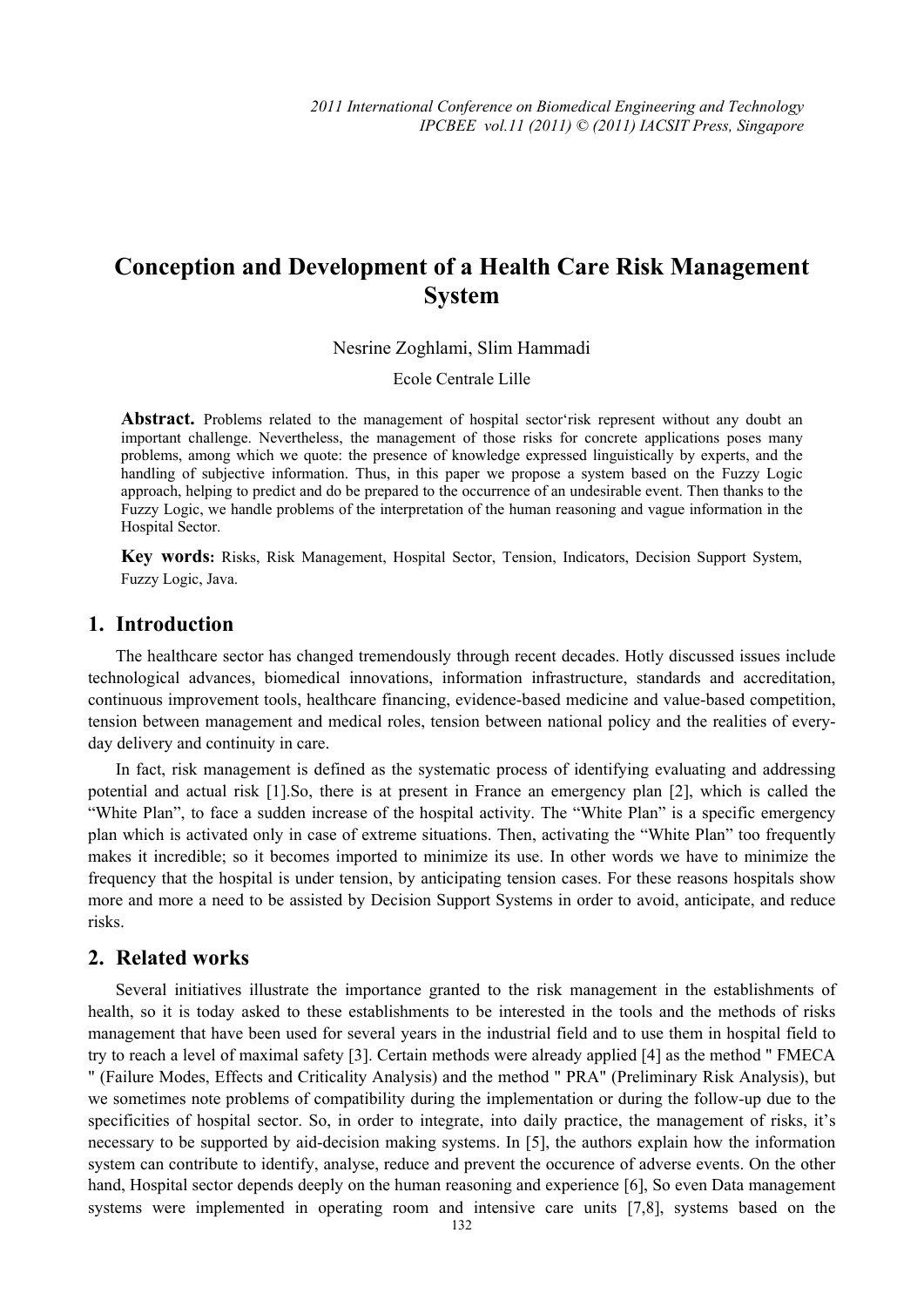surveillance of indicators are less numerous and an understanding of the human factors is lacking. Therefore, our interest will be particularly focused on our methodology to anticipate risks in the hospital context by using the Fuzzy Logic to consider the uncertainty and the subjectivity of the information. In [9], the authors propose a system that allows healthcare professionals to define medical alerts from patient and environmental data by using fuzzy linguistic variables.

## **3. Proposed system**

Our proposed system, allows taking decisions before being directly confronted with the risk by having a global view of the situation. We notice then, that it is possible to define indicators connected to factors causing tensions, and reflecting the level of tension within the hospital.So our system rely on the concepts of the Fuzzy Logic variables, based on the experts' knowledge using natural language and aims to predict the arrival of an exceptional event by the surveillance of the indicators. The surveillance will be insured by a "Watch Unit". This unit will control the evolution of a number of significant indicators already tested and selected, then, according to the evolution of indicators, will be associated, a level of tension of the hospital. In fact, Fuzzy Logic is a form of multi-valued logic derived from fuzzy set theory to deal with reasoning that is approximate rather than precise. A fuzzy logic system consists mainly on three stages[10]: Fuzzification , Inference, Defuzzyfication. So, in order to conceive our Decision Support System we have followed these steps.

## **3.1 Fuzzification**

In Fuzzy Logic, we use linguistic variables to facilitate the expression of rules and facts. The Fuzzification comprises the process of transforming values into grades of membership for linguistic terms of fuzzy sets. The membership function is used to associate a grade to each linguistic term.To fuzzify variables we have defined:

- The linguistic variables : The inputs (the indicators) and the output (the decision): their numbers, names, types, and universe of discourse;
- The linguistic values:
	- o Five different characteristics for the indicators, which are (Little acceptable, Acceptable, Disturbing, Very disturbing, Strictly unacceptable);
- o Three different tension levels for the decision ( T0 : Normal, T1: Disturbing, T2: High ).
- The membership functions for every input and output : trapezoidal membership functions.



Figure 1: Membership Functions

## **3.2 Dealing with membership functions**

Natural language terms are used in fuzzification, and their intervals of variation are modeled by membership functions. But, in practice, one of the problems is to define these functions since they are defined in a subjective way intended to represent expert's conception of the linguistic terms. So, in our work, defining five classes for each indicator with the maximum of precision is not an evident task even for an expert. Then, to ensure the credibility of our results, we were inspired by the Statistic Process Control (SPC), and specifically by the Control Charts to define the borders of our different classes. In fact, The Shewhart Control Chart is a graph of points representing the mean value of samples taken with a given frequency of time (every hour, three times a day, etc.). In our case, since we have the measures taken per day over all the year, we considered the day as the regular interval of measuring, and so the week as a sample, thus we have 52 samples of 7 measures for each indicator. Our Control Charts allow then to visualize the variation of the mean value of the week of the indicators.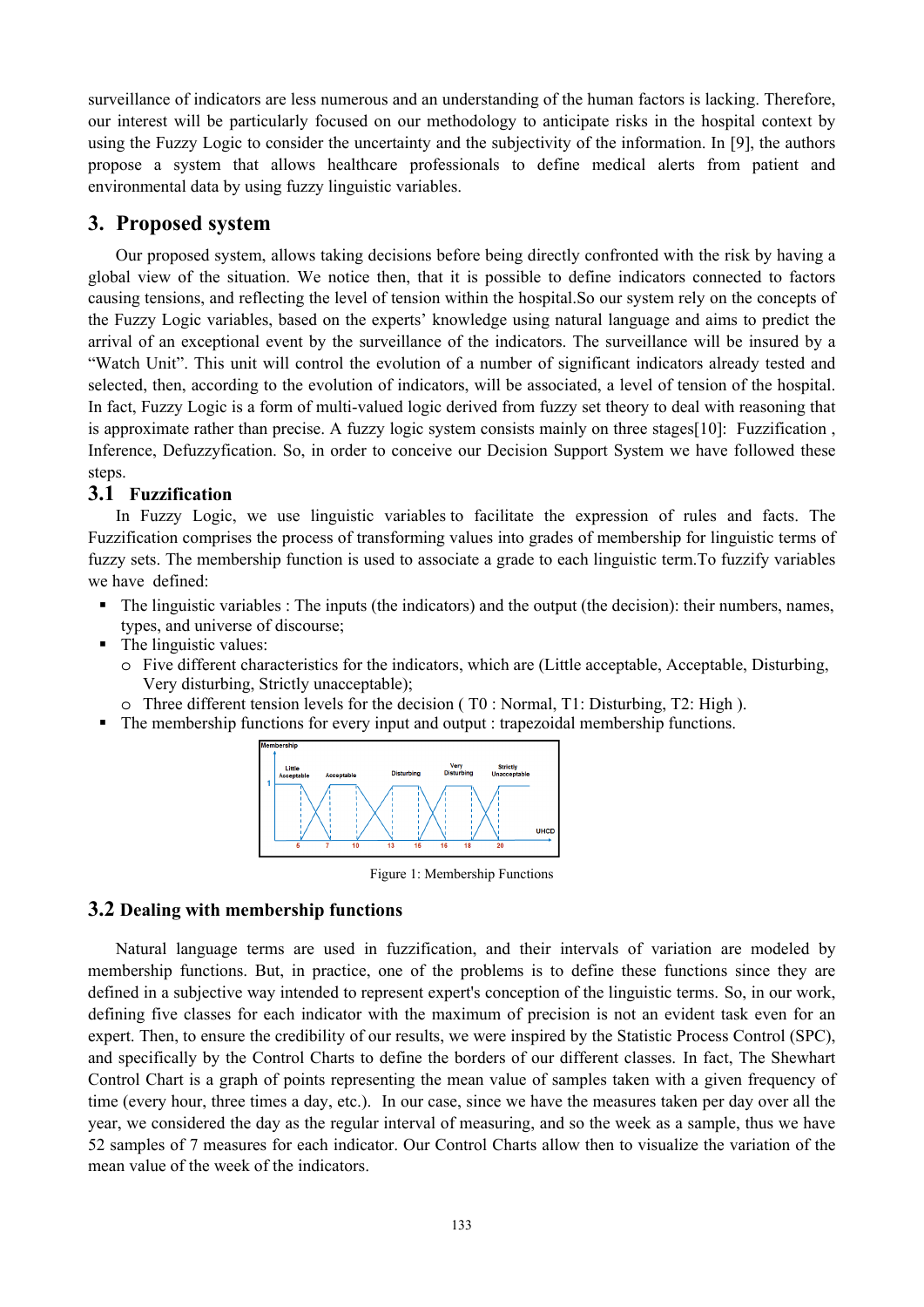$$
\overline{X} = \frac{1}{m} \sum_{i=1}^{m} \overline{Xi}
$$

First of all, we calculate the average of the week: (1)

And the average of the extent (corresponds to the difference between the maximal and the minimal values measured in the same week i ) :

$$
\overline{R} = \frac{1}{m} \sum_{i=1}^{m} Ri
$$

Then, we calculate limits of control and surveillance: (2)

- Superior and Inferior Limits of control:LCS=  $\overline{X}$  + A<sub>c</sub>  $\overline{R}$  (3), LCI=  $X$  A<sub>c</sub>  $\overline{R}$  (4)
- Superior and Inforior Limits of surveillance:LSS=  $\overline{X}$  + A<sub>s</sub>  $\overline{R}$  (5), LSI=  $\overline{X}$  A<sub>s</sub>  $\overline{R}$  (6)

Ac and As two coefficients depending on the samples.We obtain finally for example thi chart:



Figure 2: Control Chart

Since the limits of surveillance in the Control Chart permit to pay attention of the operator of a likely problem in the near future, and the limits of control indicate the limits beyond which the process is uncontrolled. By analogy, we defined the borders of our different classes, by using the values of these limits, naturally after the validation of the expert.

#### **3.3 Fuzzy Inference**

Fuzzy Inference allows calculating the fuzzy output. At first, we define the fuzzy rule base which is composed of a number of fuzzy rules, and used to produce precise output values according to actual input values. Fuzzy Rules take the form IF …THEN …, where conditions and actions are linguistic terms describing the values of input and output variables Then we defined the matrix of rules, which allows establishing the decision by taking into account correlations between indicators.

Table 1: Matrix of Rules.

| A<br>B                 | C1             | C <sub>2</sub> | C <sub>3</sub> | C <sub>4</sub> | C <sub>5</sub> |
|------------------------|----------------|----------------|----------------|----------------|----------------|
| C1                     | T <sub>0</sub> | T <sub>0</sub> | T1             | T1             | T <sub>2</sub> |
| C <sub>2</sub>         | T <sub>0</sub> | T <sub>0</sub> | T1             | T <sub>2</sub> | T <sub>2</sub> |
| C <sub>3</sub>         | T1             | T1             | T1             | T <sub>2</sub> | T <sub>2</sub> |
| C <sub>4</sub>         | T1             | T2             | T2             | T2             | T <sub>2</sub> |
| $\overline{\text{C5}}$ | T <sub>2</sub> | T <sub>2</sub> | T <sub>2</sub> | T <sub>2</sub> | T <sub>2</sub> |

C1: Little Acceptable, C2: Acceptable, C3: Disturbing, C4: Very disturbing, C5: Strictly unacceptable;T0 : Normal, T1: Disturbing, T2: High ;A : Indicator 1 ; B Indicator 2.

Then, we have chosen to use the Mamdani Method for the fuzzy inference since it is the most common technique used:

## $\mu_{\text{decision}}(y)$ =Min ( $\mu_{\text{premise}}(x_0)$ ,  $\mu_{\text{conclusion}}(y)$ ) (7)

So we used the operator "MIN" for the rules conjunction, and the operator "Max" to aggregate rules for the unification of the outputs of all the rules. For this we take the membership function of the consequents and combine them into a single fuzzy set.

#### **3.4 Defuzzification**

At this final stage we will convert the fuzzy output into a precise numerical value.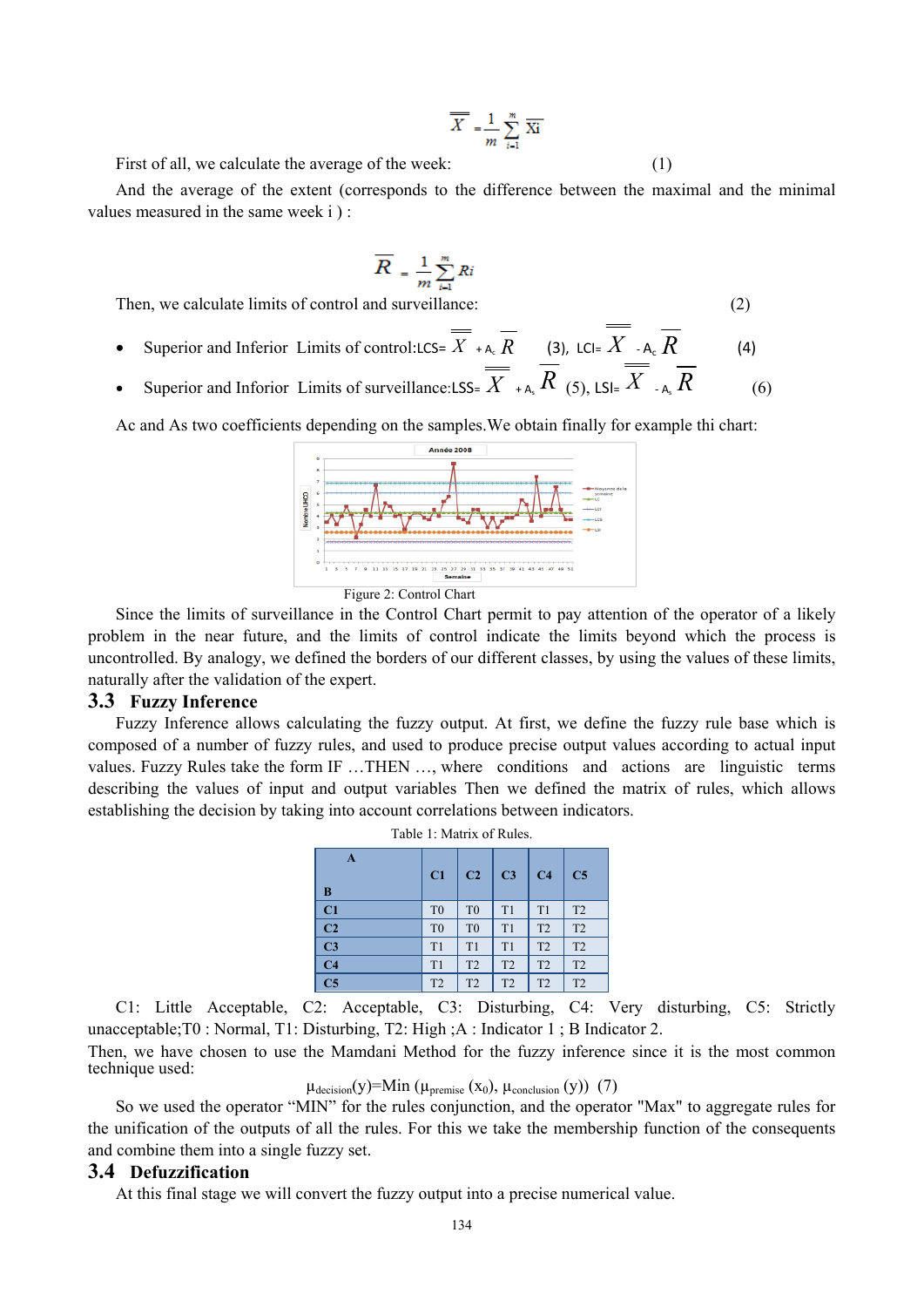The most popular Deffuzification Method is the Center of Gravity (COG) because its solution contains the most of the subjective information. In order to illustrate the basic concepts of our Fuzzy Logic system, we consider this simplified example: If we have :

- Indicator A : Number of the Arrivals to the Emergencies  $= 73$ ;
- Indicator B : Number of short-term residential units (measured per hour) = 18,5 h.



We get then 4 possible combinations:

- A is Little Acceptable and B is Very Disturbing ; Or
- A is Little Acceptable and B Strictly Unacceptable;Or
- A is Acceptable and B is Very Disturbing; Or
- A is Acceptable and B Strictly Unacceptable.

Using the Mamadani Method this combinations are transformed into:

- $\blacksquare$  Min(A : Little Acceptable=0.4, B:Very Disturbing =0.8) =0.4;Or
- Min(A :Little Acceptable=0.4, B Strictly Unacceptable=0.2)=0.2;Or
- $\blacksquare$  Min(A:Acceptable=0.6,B:Very Disturbing=0;8)=0.6;Or
- $\blacksquare$  Min(A :Acceptable=0.6,B:Strictly Unacceptable=0.2)=0.2.



Then we use the operator "MAX" to aggregate rules, and finally the defuzzification using the COG Method.



## **3.5 Simulation**

The final goal is to have a graphic interface allowing visualizing the level of hospital tension by real-time alerts. We chose to develop our decision support system in language Java for its robustness, its speed, and its performance. The emergencies service of the hospital in our case, knew a state of tension on January 7th, 2009. Then, to estimate the performances of the developed system, we are going to introduce the values measured during this period and register the results and alerts given by our system. So we are going to consider two cases:

 First Case:At first we are going to consider the mean values of two indicators, measured a week before January 7th. We have then :For the first indicator "Number of the Arrivals to the Emergencies ":89.5. For the second indocator " Number of short-term residential units (measured per hour) " :7.5h.